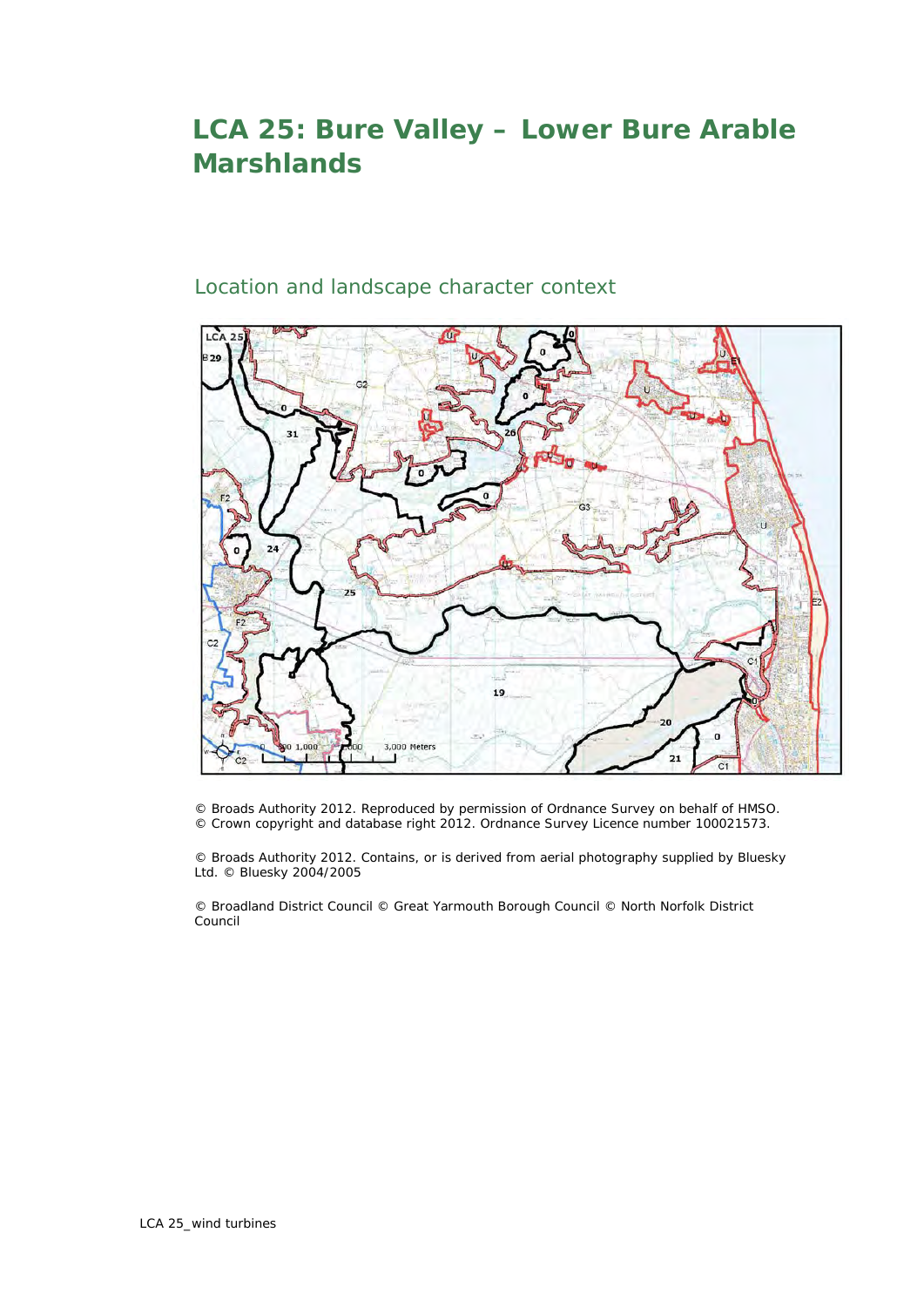## *Landscape Sensitivity Assessment for Wind Turbines*

| <b>Criteria</b>                                     | <b>Lower sensitivity</b>                                                                                                                                                                                                                                                                                                                                                                                                                                                                                                                                                                                                                                                                                                                                                                                                    |  |  |  |  | <b>Higher sensitivity</b>                                                                                                                                                                                                                                                                                                                                                                                                                                                                                                              |  |  |  |
|-----------------------------------------------------|-----------------------------------------------------------------------------------------------------------------------------------------------------------------------------------------------------------------------------------------------------------------------------------------------------------------------------------------------------------------------------------------------------------------------------------------------------------------------------------------------------------------------------------------------------------------------------------------------------------------------------------------------------------------------------------------------------------------------------------------------------------------------------------------------------------------------------|--|--|--|--|----------------------------------------------------------------------------------------------------------------------------------------------------------------------------------------------------------------------------------------------------------------------------------------------------------------------------------------------------------------------------------------------------------------------------------------------------------------------------------------------------------------------------------------|--|--|--|
|                                                     |                                                                                                                                                                                                                                                                                                                                                                                                                                                                                                                                                                                                                                                                                                                                                                                                                             |  |  |  |  |                                                                                                                                                                                                                                                                                                                                                                                                                                                                                                                                        |  |  |  |
| 1.Scenic and<br>special qualities                   | This character area displays a number of special qualities which would be<br>sensitive to wind turbine development, notably the wide open landscape<br>character and big skies (the perception of which could be altered by wind<br>energy development and associated tall on-shore infrastructure such as<br>pylons for off-shore schemes). Similarly, the area's remote and empty<br>character (which relates to the special quality 'sense of tranquillity') would<br>also be vulnerable to introduction of large moving structures such as<br>turbines, although this would be locally reduced in proximity to the<br>settlement edges at Great Yarmouth and Caister. The character area is<br>highly sensitive overall to wind turbines with regard to scenic and special<br>qualities, taking the above into account. |  |  |  |  |                                                                                                                                                                                                                                                                                                                                                                                                                                                                                                                                        |  |  |  |
|                                                     |                                                                                                                                                                                                                                                                                                                                                                                                                                                                                                                                                                                                                                                                                                                                                                                                                             |  |  |  |  |                                                                                                                                                                                                                                                                                                                                                                                                                                                                                                                                        |  |  |  |
| 2. Enclosure and<br>scale                           | these terms.                                                                                                                                                                                                                                                                                                                                                                                                                                                                                                                                                                                                                                                                                                                                                                                                                |  |  |  |  | Whilst the large scale open marshland character decreases sensitivity to<br>turbines, the presence of localised elements of enclosure such as the low<br>valley sides beyond the Executive Area, and intermittent blocks of carr<br>woodland, increase landscape sensitivity to wind energy development in                                                                                                                                                                                                                             |  |  |  |
|                                                     |                                                                                                                                                                                                                                                                                                                                                                                                                                                                                                                                                                                                                                                                                                                                                                                                                             |  |  |  |  |                                                                                                                                                                                                                                                                                                                                                                                                                                                                                                                                        |  |  |  |
| 3.Landscape and<br>land cover<br>pattern            | The landscape pattern is relatively simple, being defined mostly by large<br>scale rectilinear marshes and arable fields, albeit with localised complexity<br>and variation provided by the presence of carr woodland fringed tributary<br>valleys such as at Caister Castle. The wide bands of reed associated with<br>the course of the Bure create textural variation, whilst human scale<br>elements are introduced by small scale settlement such as Stokesby and<br>also seasonally by sailing boats using the Bure. In spite of the generally<br>simple landscape pattern, sensitivity is increased by the presence of human<br>scale elements and by areas of textural variation such as carr and reed rond<br>- moderate-high sensitivity to wind turbines.                                                        |  |  |  |  |                                                                                                                                                                                                                                                                                                                                                                                                                                                                                                                                        |  |  |  |
|                                                     |                                                                                                                                                                                                                                                                                                                                                                                                                                                                                                                                                                                                                                                                                                                                                                                                                             |  |  |  |  |                                                                                                                                                                                                                                                                                                                                                                                                                                                                                                                                        |  |  |  |
| 4.Skylines                                          | The largely undeveloped skylines (including wooded skylines associated<br>with Mautby Decoy) would be sensitive to wind turbine development and<br>associated tall on-shore infrastructure such as pylons due to potential<br>disturbance to perceptual character, although the developed eastern<br>horizon (Great Yarmouth - Caister) would locally decrease landscape<br>sensitivity. Historic skyline features such as wind pumps and Caister Castle<br>would also increase sensitivity, giving a high skyline sensitivity overall.                                                                                                                                                                                                                                                                                     |  |  |  |  |                                                                                                                                                                                                                                                                                                                                                                                                                                                                                                                                        |  |  |  |
|                                                     |                                                                                                                                                                                                                                                                                                                                                                                                                                                                                                                                                                                                                                                                                                                                                                                                                             |  |  |  |  |                                                                                                                                                                                                                                                                                                                                                                                                                                                                                                                                        |  |  |  |
| 5. Perception and<br>experience of the<br>landscape | The generally tranquil landscape and remote landscape character,<br>reinforced by mostly undeveloped skylines, would be sensitive to wind<br>turbine development, although this would be locally reduced in the eastern<br>part of the character area, where the landscape is influenced by coastal<br>settlement edge. Overall, the landscape has a high sensitivity to wind<br>turbines in perceptual terms.                                                                                                                                                                                                                                                                                                                                                                                                              |  |  |  |  |                                                                                                                                                                                                                                                                                                                                                                                                                                                                                                                                        |  |  |  |
|                                                     |                                                                                                                                                                                                                                                                                                                                                                                                                                                                                                                                                                                                                                                                                                                                                                                                                             |  |  |  |  |                                                                                                                                                                                                                                                                                                                                                                                                                                                                                                                                        |  |  |  |
| 6. Historic<br>landscape<br>character               |                                                                                                                                                                                                                                                                                                                                                                                                                                                                                                                                                                                                                                                                                                                                                                                                                             |  |  |  |  | Many of the historic landscape types and features of this area have been<br>affected by boundary loss and resultant erosion of landscape pattern.<br>However, historic features of this character area which would be sensitive to<br>wind turbine development are areas of small scale vernacular settlement<br>such as Stokesby and the traditional wind pumps which define skylines,<br>together with the ruins of Caister Castle. These elements increase<br>landscape sensitivity to turbines to moderate-high in historic terms. |  |  |  |
| 7. Visual                                           |                                                                                                                                                                                                                                                                                                                                                                                                                                                                                                                                                                                                                                                                                                                                                                                                                             |  |  |  |  |                                                                                                                                                                                                                                                                                                                                                                                                                                                                                                                                        |  |  |  |
| sensitivities and<br>intervisibility                |                                                                                                                                                                                                                                                                                                                                                                                                                                                                                                                                                                                                                                                                                                                                                                                                                             |  |  |  |  | The expansive nature of views across the area and to the adjacent                                                                                                                                                                                                                                                                                                                                                                                                                                                                      |  |  |  |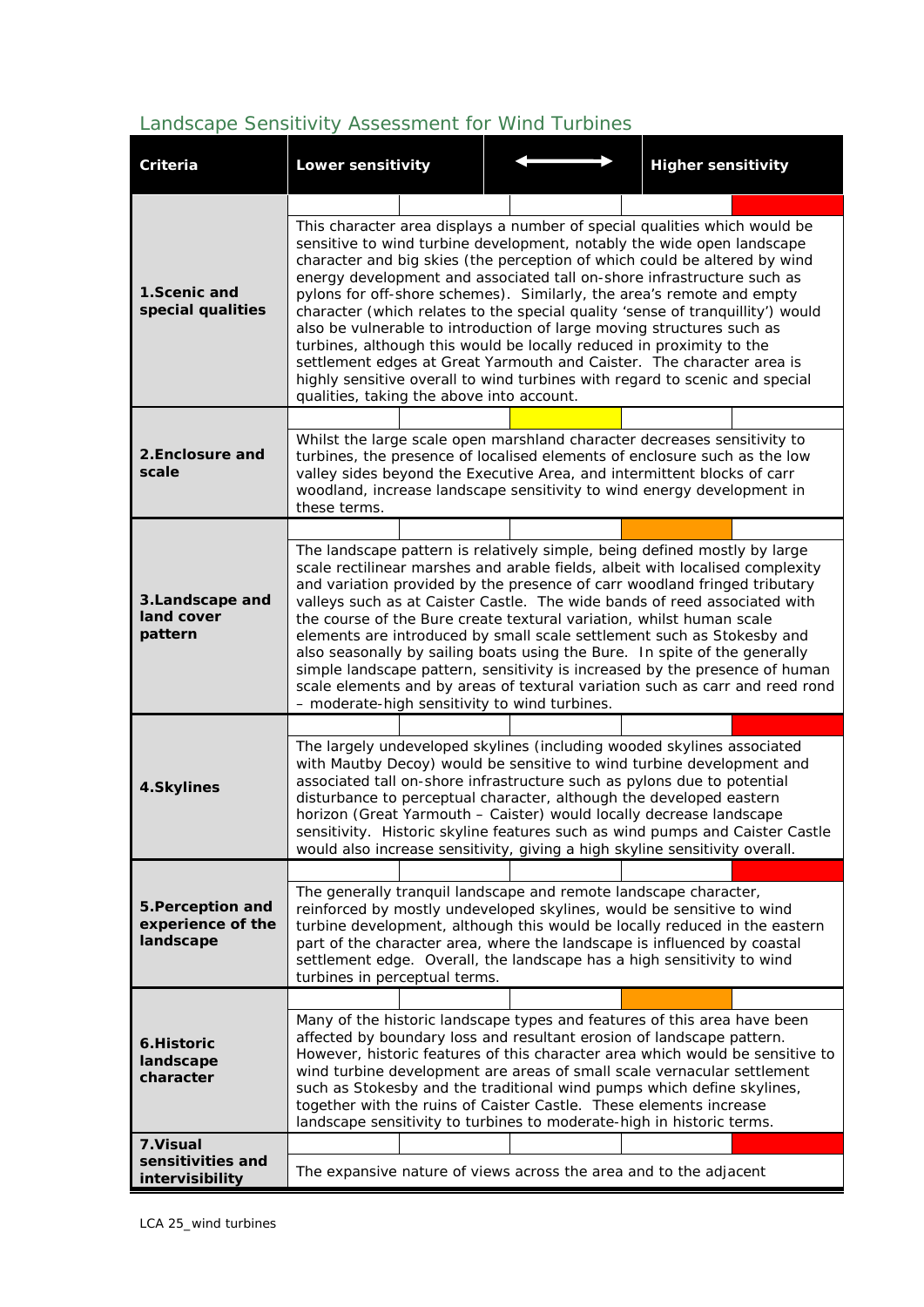| with areas<br>outside the<br><b>Broads</b>       | Halvergate Marshes mean that this landscape is visually sensitive to the<br>introduction of large scale vertical elements such as turbines and supporting<br>infrastructure of comparable scale such as pylons. This is reinforced by the<br>part intervisibility with adjacent character areas beyond the Broads<br>Authority Executive Area (Great Yarmouth Borough character area G3:<br>Ormesby and Filby Estate Farmland), albeit partly filtered by carr woodland.<br>Given the visual influence on and of the Halvergate Marshes, this landscape<br>character area is highly sensitive to turbines in visual terms.                     |       |                                                                                                                                                                                                                                                                                                                           |       |  |  |  |  |
|--------------------------------------------------|------------------------------------------------------------------------------------------------------------------------------------------------------------------------------------------------------------------------------------------------------------------------------------------------------------------------------------------------------------------------------------------------------------------------------------------------------------------------------------------------------------------------------------------------------------------------------------------------------------------------------------------------|-------|---------------------------------------------------------------------------------------------------------------------------------------------------------------------------------------------------------------------------------------------------------------------------------------------------------------------------|-------|--|--|--|--|
|                                                  |                                                                                                                                                                                                                                                                                                                                                                                                                                                                                                                                                                                                                                                |       |                                                                                                                                                                                                                                                                                                                           |       |  |  |  |  |
| <b>Discussion on</b><br>landscape<br>sensitivity | Overall landscape sensitivity to wind turbine development and to related tall<br>infrastructure such as pylons is judged to be high. This is in view of the<br>representation of special qualities sensitive to wind turbine development,<br>such as the sense of tranquillity and the wide open landscape of big skies.<br>The predominantly open and undeveloped skyline character and the level of<br>intervisibility with other remote landscapes such as the Halvergate Marshes<br>are also important to this sensitivity judgement, as is the presence of<br>occasional historic skyline features such as wind pumps and Caister Castle. |       |                                                                                                                                                                                                                                                                                                                           |       |  |  |  |  |
|                                                  | This judgement also applies to large infrastructure for off shore wind farm<br>schemes, such as pylons.                                                                                                                                                                                                                                                                                                                                                                                                                                                                                                                                        |       |                                                                                                                                                                                                                                                                                                                           |       |  |  |  |  |
| Sensitivity to<br>different turbine<br>heights   | Land within the character areas                                                                                                                                                                                                                                                                                                                                                                                                                                                                                                                                                                                                                |       | Land outside the Executive Area                                                                                                                                                                                                                                                                                           |       |  |  |  |  |
|                                                  | Small (0-20m)                                                                                                                                                                                                                                                                                                                                                                                                                                                                                                                                                                                                                                  | $M-H$ | Small (0-20m)                                                                                                                                                                                                                                                                                                             | $M-H$ |  |  |  |  |
|                                                  | Medium (20-50m)                                                                                                                                                                                                                                                                                                                                                                                                                                                                                                                                                                                                                                | н     | Medium (20-50m)                                                                                                                                                                                                                                                                                                           | $M-H$ |  |  |  |  |
|                                                  | Large (50-70m)                                                                                                                                                                                                                                                                                                                                                                                                                                                                                                                                                                                                                                 | н     | Large (50-70m)                                                                                                                                                                                                                                                                                                            | н     |  |  |  |  |
|                                                  | Very large (70m+)                                                                                                                                                                                                                                                                                                                                                                                                                                                                                                                                                                                                                              | н     | Very large (70m+)                                                                                                                                                                                                                                                                                                         | н     |  |  |  |  |
|                                                  | Commentary:<br>Turbines in the smallest height typology would have less impact on human<br>scale feature such as wind pumps, resulting in a marginally lower<br>(moderate-high) sensitivity rating, although for all other typologies the high<br>landscape sensitivity rating would apply, for the reasons outlined in the<br>overall sensitivity judgement above.                                                                                                                                                                                                                                                                            |       |                                                                                                                                                                                                                                                                                                                           |       |  |  |  |  |
|                                                  |                                                                                                                                                                                                                                                                                                                                                                                                                                                                                                                                                                                                                                                |       |                                                                                                                                                                                                                                                                                                                           |       |  |  |  |  |
|                                                  | Landscapes outside the Executive Area                                                                                                                                                                                                                                                                                                                                                                                                                                                                                                                                                                                                          |       |                                                                                                                                                                                                                                                                                                                           |       |  |  |  |  |
|                                                  |                                                                                                                                                                                                                                                                                                                                                                                                                                                                                                                                                                                                                                                |       | Relevant landscape characteristics and key landscape sensitivities are:                                                                                                                                                                                                                                                   |       |  |  |  |  |
|                                                  | Great Yarmouth Borough -<br>woodlands providing visual filtering in relation to the Broads.                                                                                                                                                                                                                                                                                                                                                                                                                                                                                                                                                    |       | G3: Ormesby and Filby Settled Farmland: Panoramic views albeit with carr                                                                                                                                                                                                                                                  |       |  |  |  |  |
|                                                  | high, due to potential visual prominence in relation to the Broads.                                                                                                                                                                                                                                                                                                                                                                                                                                                                                                                                                                            |       | Whilst the landscape has a slightly reduced (moderate-high) sensitivity in<br>relation to the Broads, to smaller and medium size turbines (due primarily<br>to more filtered visual character), siting would be critical in relation to the<br>Executive Area. Landscape sensitivity to large turbine typologies would be |       |  |  |  |  |
| Commentary on                                    | Land within the character areas                                                                                                                                                                                                                                                                                                                                                                                                                                                                                                                                                                                                                |       | Land outside the Executive Area                                                                                                                                                                                                                                                                                           |       |  |  |  |  |
| different cluster<br>sizes                       | Single turbine                                                                                                                                                                                                                                                                                                                                                                                                                                                                                                                                                                                                                                 | $M-H$ | Single turbine                                                                                                                                                                                                                                                                                                            | $M-H$ |  |  |  |  |
| Single turbine<br><b>Small clusters</b>          | <5 turbines                                                                                                                                                                                                                                                                                                                                                                                                                                                                                                                                                                                                                                    | н     | <5 turbines                                                                                                                                                                                                                                                                                                               | $M-H$ |  |  |  |  |
| ( <sub>5</sub> turbines)<br><b>Medium (6-10)</b> | 6-10 turbines                                                                                                                                                                                                                                                                                                                                                                                                                                                                                                                                                                                                                                  | н     | 6-10 turbines                                                                                                                                                                                                                                                                                                             | н     |  |  |  |  |